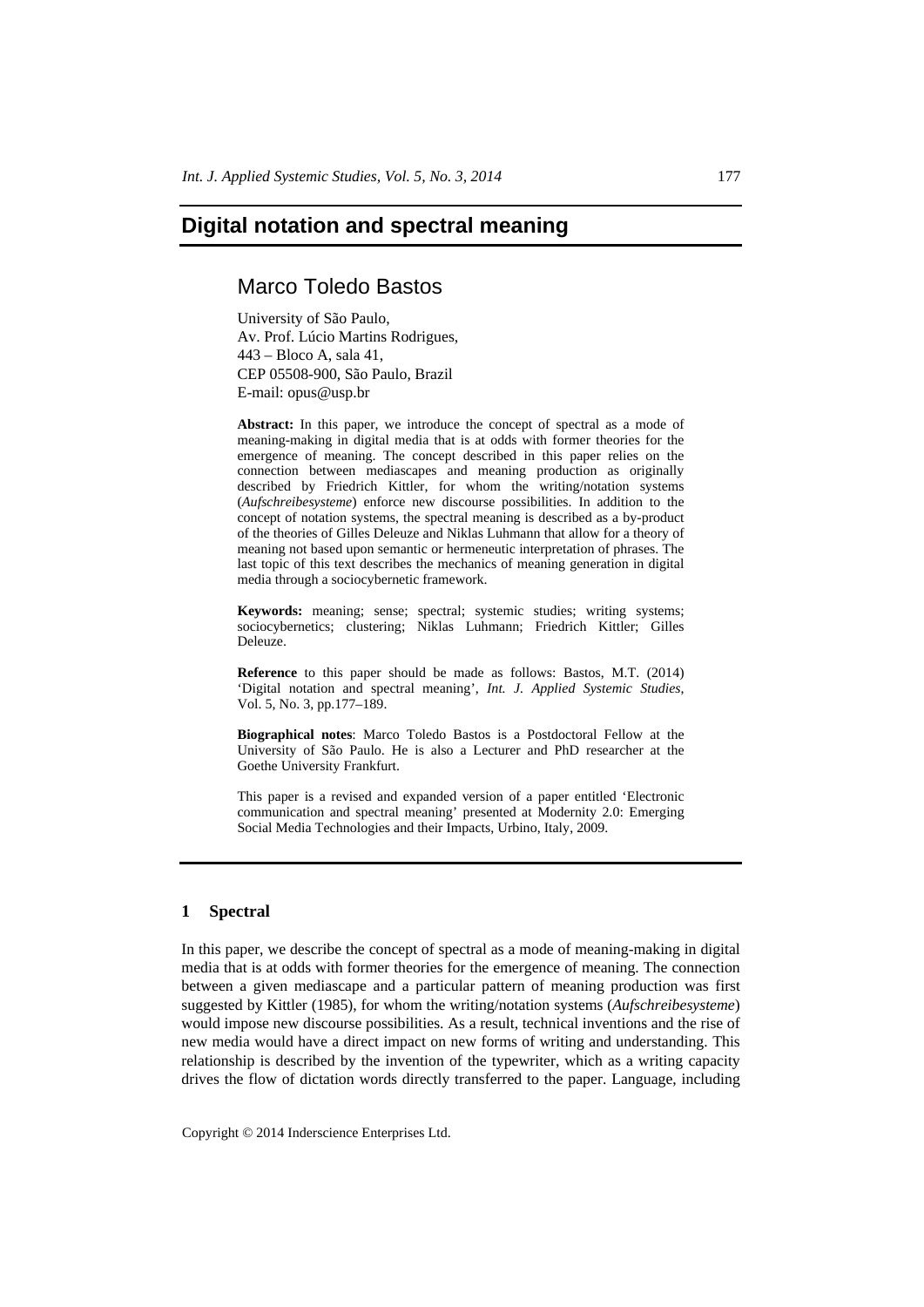written language, proves to be no longer the medium of a spirit that grasps the truth, but rather the product of an arbitrary dictation, that is, the product of a writing/notation system.

Following this reasoning, Kittler suggests a relationship between media and the material organisation of society. The object of analysis is not the discourse or the information conveyed by a message, but the notation systems that deliver specific cultural forms. This definition of meaning is still connected to the discursive formations, but they are also all-embracing, all-encompassing, and all-inclusive. According to Futterknecht (1987), the notation systems produce new forms of meaning and restructure interpersonal relations on all levels, transforming the transmission of knowledge and the modes of operating with texts. Therefore, the emergence of a new notation system allows for new forms of speaking, writing and reading; in short, they produce an interactive chain of functions that establish and reinforce the new discursive system as universal reference. Epochal time divisions allow the discourse analyst to track down shifts in notation systems by contrasting different discursive functions over time.

Wired systems, for instance, are based on a coding between sender and receiver mostly defined in spatial terms. As in the model of Claude Elwood Shannon and Warren Weaver, each peer relies on another peer to exchange data. Wireless broadcasting systems, on the other hand, are based on a coding between sender and receiver that is one-way and yet mass-distributed. Broadcasting societies are to a large extent the result of this schema in which senders operate any number of channels and are not affected by the feedback of receivers. The networking systems, however, transform the coding procedures by introducing substantial computer and network technology. In these societies information and understanding are the effect of digital routines of processing and filtering. These three notation system can be related to three different processes of meaning-making. The first one, of wired systems, is based on emission. The second one, of wireless broadcasting systems, is based on propagation. The third one, of networking systems, is based on clustering.

The writing/notation system of the networking society became clear to the public opinion in 2006, when the Time's Person of the Year was not an individual. With a cover depicting a computer and the pronoun 'You', the magazine made the buzzword 'Web 2.0' hit the headlines. According to Time Magazine (2006) will be remembered as a year of community and collaboration on a scale never seen before. According to the magazine, the so-called new web would have brought together small contributions from millions of people and make them matter. Intensifying productivity and innovation, this massive social experiment would also be capable of building a new kind of international understanding. Even if the magazine ignores that this description also applies to the internet at large, the Web 2.0 reinforces the assumption that the internet not only changes the world. It also changes the way the world changes.

The idea that what changes is not only the world, but the very process of changing, points to a larger question about the nature of digital technology. Computers and internet reorganise the processes of communication and affect not only contents and writing styles, but also the meaning of acts of communication (Baecker, 2005). The Web 2.0 is not just a buzzword. It is a moment of mesmerising surprise when the public opinion acknowledges a modification both in the components of the writing/notation system and in the meaning process across the mediascape. The attention of the general public is drawn to the emerging technologies and the excessive flow of meaningful forms only made available because of the new notation system. According to Luhmann (1997), this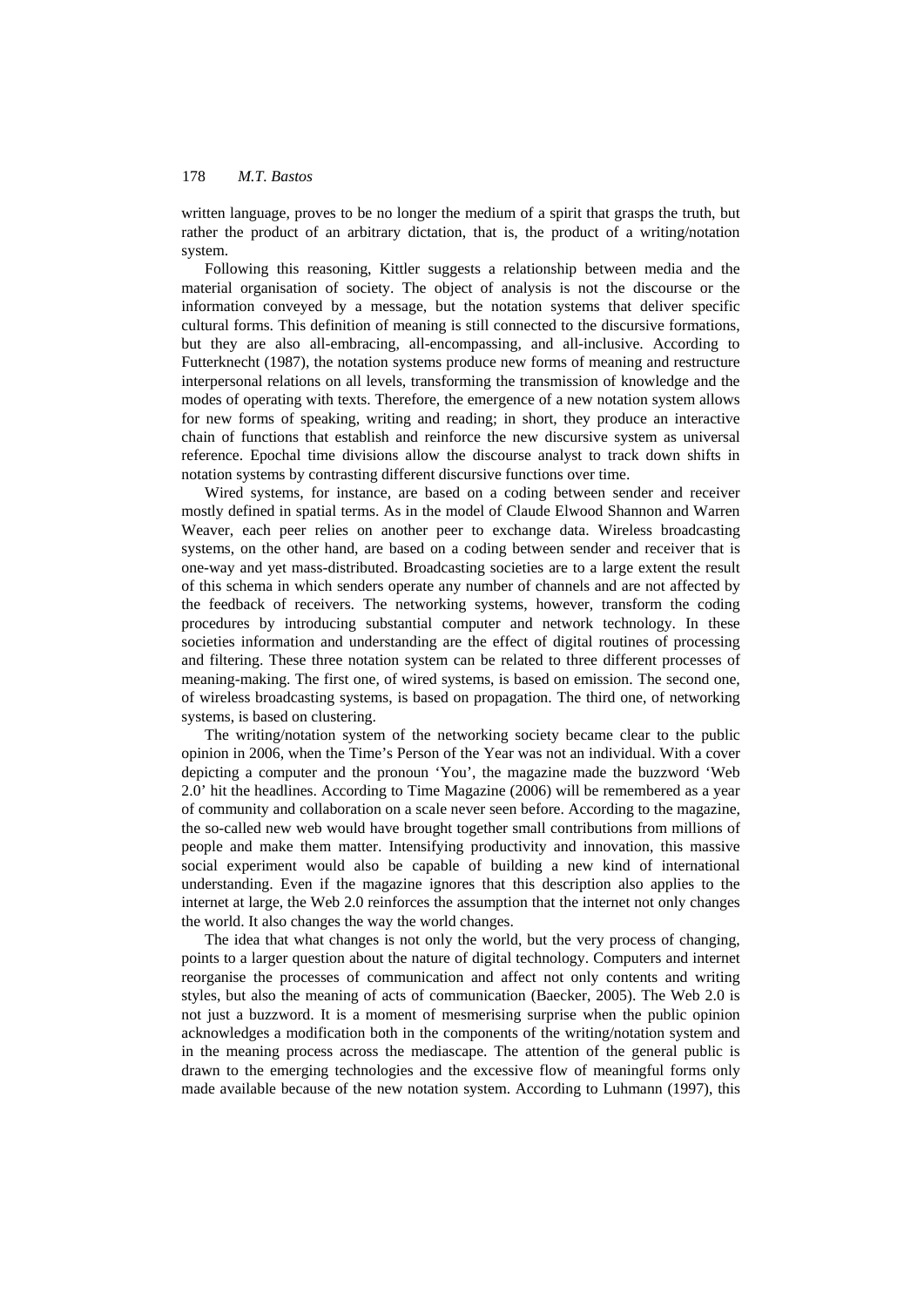process requires a cultural form that can cope with the surplus of meaning brought by new media. In fact, only a cultural form can contain the surplus of meaning generated by the emergence of new media.

Spectralisation is both something relating to a spectrum, as in 'the spectrum of colours', and something characteristic of a phantom, as in 'spectral emanations'. The use of the word to address meaning within digital media refers to this twofold suggestion, and intends to describe both an environment and a dynamic that clusters meaning. When Marx wrote in The Communist Manifesto that "A specter is haunting Europe. The specter of Communism," the phrase was supposed to portray an imminent danger to Europe that could not quite be localised nor otherwise eliminated. The 'specter' was not an imminent attack or a threat, as there is no predictable menace in the phrase. The wording suggests a feeling of haunting, that is, a force as possibility and environment. Derrida (1967, 1993) has also explored the term as a core operation of deconstruction, connecting the spectral to the *différance* as something without presence or absence, and whereof significations are created in reference to spectral vestiges.

But it was Kittler (1993) who brought this epistemological approach of the spectral together with an investigation of technology. The German media theorist mentions the fear Balzac felt regarding photography, as he claimed the daguerreotype would slowly peel off the human body. If the human body is made of thin layers of specters, ponders the writer, then the daguerreotype is a trick that steals one layer after the other until nothing remains of the specter but a photographed image. In contrast to the arts, says Kittler, media reconstruct bodies not only as a symbolic system, but also as a reality in which the resemblance is guaranteed because the product turns itself into the object. Virilio (1984), in a similar way, maintained that communication and telematics complete the circle of 'deanimalisation' initiated with the telegraph and the train. Not only would animals give way to machines, but technical communication itself would have the tendency to disappear as a result of radio and radar signals made possible with electronics.

## **2 Meaning**

The spectral meaning is not related to the content conveyed by a sentence, but to the media writing/notation system that provides a form to media contents. In other words, media rely on writing technologies because they supply a horizon of meaning that is not restricted to semantic or hermeneutic meanings. Spectral describes the conditions for the emergence of structures related to the materiality of meaning. Therefore, we refer to a concept of meaning that is not limited to the linguistic aspect of the sign. This understanding of meaning relies, on the one hand, on Luhmann's definition of the concept as something that connects the non-structured elements of communication to a form. On the other hand, it relies on the logic of sense presented by Deleuze, whose idea of meaning is both wider than the sign and yet propositional (that is, pertaining to the nature of a proposition).

Meaning for Deleuze is a change in the arrangement of signs and bodies. This change happens due to an incorporeal transformation caused by a random event. Deleuze does not prescribe any intentionality between consciousnesses, but only the sharing of a horizon of possibilities. Because meaning for Deleuze is propositional, the regime of sign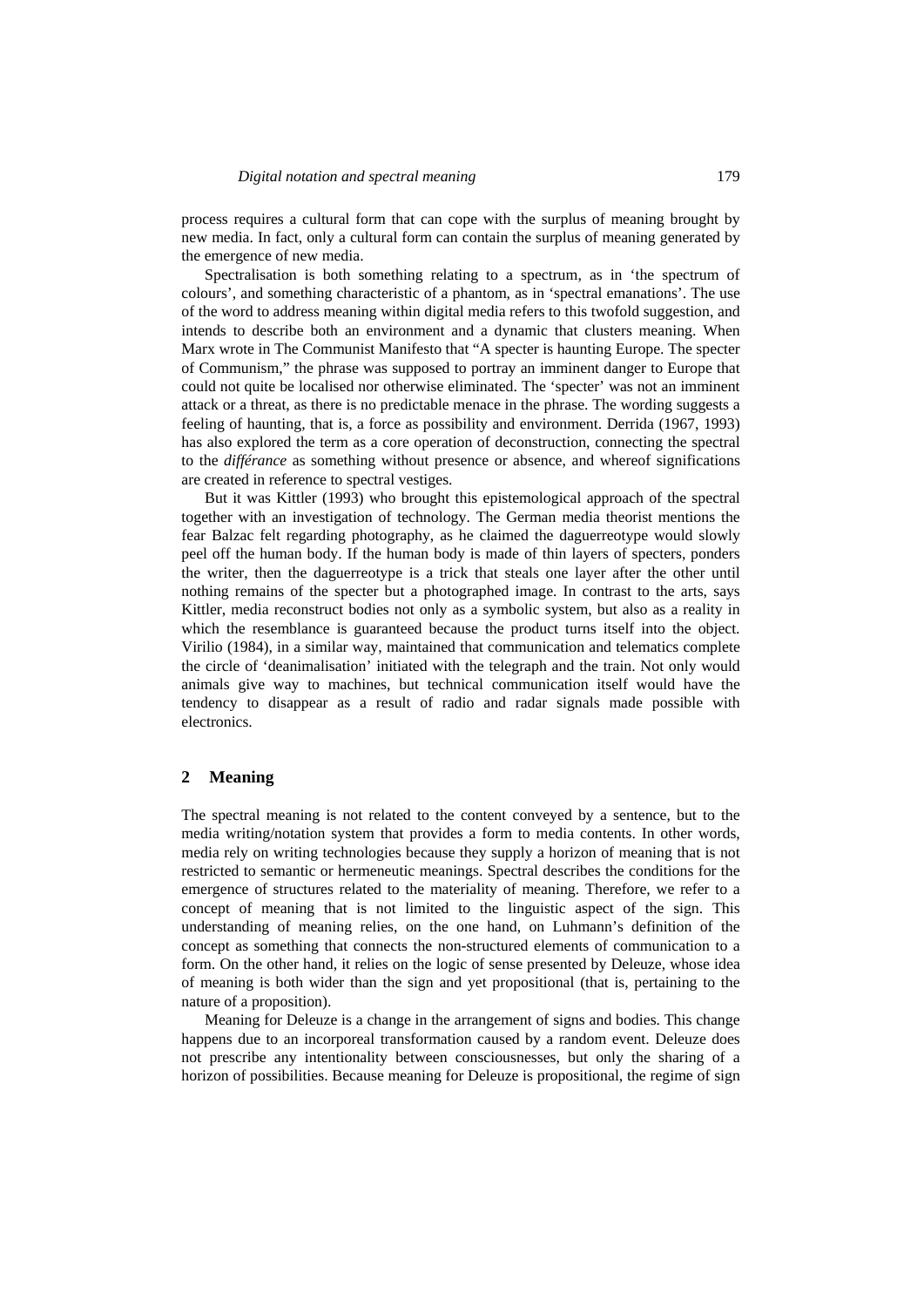is described as the outcome of the meaning-making event. Meaning would blossom out of anamorphous continuum in which all signs are signs of other signs, and the signifier would be the sign in redundancy with the sign. This meaning-making process depicts a serial sequence of connections; it comprises an adjunction of signs that yields a network without beginning or end (Deleuze and Guattari, 1987).

Deleuze (1967) argues that meaning works both on the creation of phrases and on the act of communication. Meaning is produced when signification expresses something and when information refers to a plane of immanence (*plan d'immanence*) that attracts one's intentionality to what is expressed. Deleuzian philosophy understands meaning as an inference of the incorporeal into the corporeal, an inference that also takes place when making sense of information. There would be a difference of degree between one and another, but not a difference of nature. Information involves both personal and social levels and the passage from one level to another is the event of communication. Meaning flows through the components of language similarly to the way it flows through channels of communication. When information comprises my stream of consciousness, it pushes me towards a series of surfaces and circles, and the intersection between planes is the ultimate accomplishment of meaning as it relates both to the production of sense and to the process of communication.

An entirely different concept of meaning is presented by Luhmann, who claims meaning should be one of the basic concepts of sociology, as social processes consist of communication and meaning. Even though Luhmann bases his understanding of meaning on Husserl (Paul, 2001), the concept is not limited to subjective perception or the cognition of actors, clearly exemplified by Luhmann's (1990) controversial assertion that human beings do not communicate; only communication communicates. Meaning is thus only generated in relation to a dynamic that is produced and reproduced socially. As a horizon of possibilities, meaning is the constant actualisation of potentialities and everything has meaning only within a horizon of possibilities. Luhmann avoid the background of action theories and subject-centred perspectives with respect to the process of communication, thus allowing for an framework based upon the units of communication with reference only to the social system that produces them.

Luhmann's theory maintains that there can be no communication without human beings even though they do not take part in the process. Communication is depicted as an operation not based upon agreement, consensus or persuasion, and meaning represents the principle of selection that divides information into what is meaningful and what is not. Selection, on the other hand, is internal to the system and operates according to a virtual horizon of meaning, which is not the same for all systems. That is, an observation is made only with reference to one horizon of meaning that other systems cannot recognise. This hypothesis of multiple axes of meaning came from Talcott Parsons and constitutes the principle of functional differentiation, where meaning processing is expressed through a variety of enfolding axes that hardly overlap. Different codes are processed according to numerous horizons of meanings and one does not exclude the other.

Luhmann's conception of meaning offers a perspective detached from hermeneutics and the subject-centred perspectives. According to hermeneutic tradition, meaning was rooted in the subject and not in the object, which only gains properties by the attribution of a Cartesian agent. This agent is *res cogitans* and not *res extensa*, that is to say, it was the spirit that conducted operations of meaning attribution. This hermeneutic topology has enforced the correspondence between expression and interpretation and resulted in a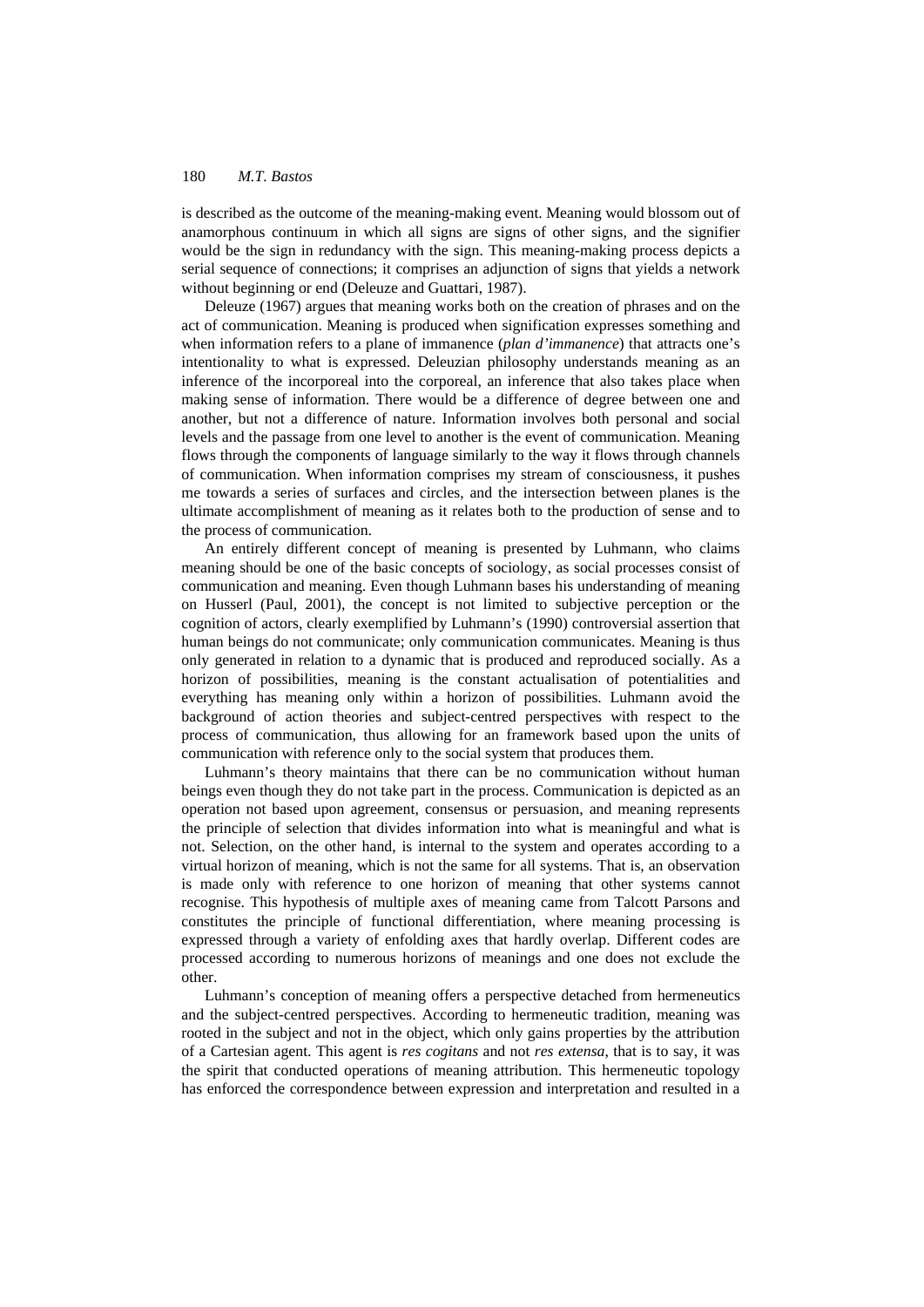concept of meaning that is subject-centred and significance-oriented. None of these inferences exist in the theory of Luhmann (1997). Meaning is once and for all an operation of systems.

## **3 Computer**

Luhmann ignored in most of his works the computer-mediated communication, but there are some allusions in his work that enigmatically discusses CMC. In the chapter *Auswirkungen auf die Evolution des Gesellschaftssystems*, Luhmann (1997) offers support for reevaluating the role of computers in contemporary society. Such ideas are based upon a historic view regarding media and the self-organisation of society. In this view, Luhmann claims society needs a cultural form to survive every novel pattern of communication. The form is what enables society to deal with the surplus of meaning brought by new technologies. Luhmann (1997) argues that Aristotle's principle of *telos* managed to contain with the surplus of meaning brought by writing technologies, and that Descartes' principle of a self-referential consciousness has given society a way to deal with the surplus of meaning brought by printed communication. Based on that, Luhmann (1997) argues that there needs to be a way to deal with the surplus of meaning brought by computers and the internet.

The catastrophe that computers created would be especially interesting since it adds reflexivity to communication autopoiesis, hence establishing for the first time a competition with consciousness. Computers and the internet would not only carry out distribution, transmission and understanding of information. They would also change information and understanding, which from now on would be grasped by electronic routines of processing and filtering. This historic approach is presented by a distinction among three major cultural forms in history. The first is the literary society of antiquity, the second is the printing-press society of modern Europe, and the third is the computer society of contemporary globalised world. Luhmann refers to these media as cultural forms because they deal with the surplus of meaning in specific ways. Discussing the Catastrophe Theory of Rene Thom (1983), Luhmann claims society over came the first catastrophe (the writing) by creating a *Hochkulturen* that organised society in layers. The second catastrophe, the press, introduced the possibility of comparing and analysing manuscripts since then standardised and mass-distributed across social layers, hence jeopardising previous forms of classical authority.

Baecker (2004) agrees that the third catastrophe is the integration of computers into communication processes. The introduction of computers reorganised communication styles and contents and resulted in substantial reconfigurations of the process of understanding. Every period finds a way to deal with the problem of meaning, and the introduction of computers is yetto find its way. Some messages are going to be taken seriously and others are not. There are criteria regarding what to pay attention and what messages to accept. Even though the introduction of computers put an end to the former meaning-processing paradigm, it is not yet clear how the current mediascape, which was formed not only by computers but also by the internet, is organising form and content.

Another interesting dimension of Luhmann's theory regarding computers and the internet is the possibility to describe the internet as a medium, which means something rather different to the concept of medium in communication research. For Luhmann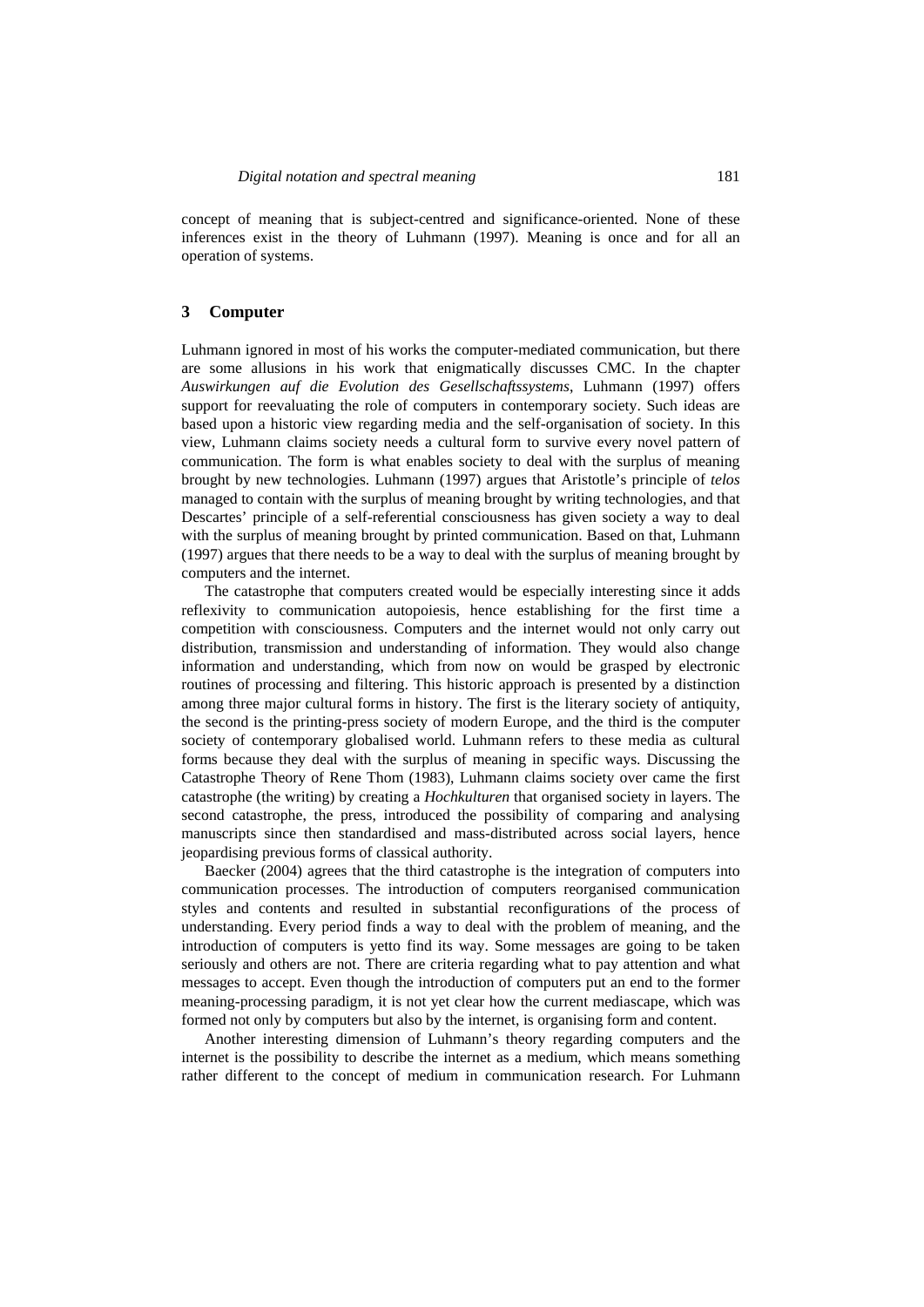(1994), a medium is always presented in relation to a form. There is no form without a medium and media only exist because of forms. The famous example is the footprint left in the sand when walking on the beach. The sand represents loosely coupled elements which are grouped together by something more solid – that is, the foot. The sand is thus a medium of the form imprinted on it, and the footprint is a form that only exists because of the sand. The dynamic between medium and form is the same one described in Luhmann's concept of meaning. The medium is what is possible and the form is the actual structure.

According to Andersen (1998), even though Luhmann's remarks on communication and systems cannot be automatically extended to the web or to the internet in general, there are strong reasons to consider it as a subclass of autopoietic systems. The World Wide Web is, after all, built upon recursive processes through components that influence each other. The operational boundary is also the environment and there is no central control or intentional agency. Even if the web cannot perform processes autonomously, the mechanics of the internet is heavily dependent on self-development and auto-reproduction. Moreover, self-reference and self-observations produce a level of reflexivity that is necessary to depict this medium as a system that differentiates itself from the subsystems. For that reason, Luhmann's theory of social systems offers an important contribution to describing meaning and communication as a sociocybernetic operation.

## **4 Spectral meaning**

Spectral meaning relates to communication on two levels: the process of production and circulation of messages and the level of understanding and intentionality. On the one hand, there is Luhmann's view of meaning circulation: constructivist, evolutionist, unpredictable and contingent. On the other hand, there is Deleuze's understanding of meaning generation: environment-open, embryonic, rhizome-like and propositional. The word 'spectral' is important to stress the absolute lack of actual utterances. Also, it leaves out the principle of efficiency upon which previous communication models were based. In fact, the flow of digital data is not dependent on messages or utterances, but on a spectrum of inferences from one peer to another. The gap between the concepts accounts for how data creates meaningful communications.

Luhmann revised the fundamental elements of the communication process to offer the concepts of *Adressat* (Ego) and *Mitteilender* (Alter), thus replacing the concepts of sender and receiver and establishing the situation of a double contingency. Ego and Alter do not make reference to people and Luhmann chose these terms to avoid any anthropomorphic suggestion. They refer to systems in a given context that share no contact with one another, for Ego and Alter process information independently and autonomously, a distinction Luhmann made to set information apart from message. Consequently, Ego and Alter do not perform transmissions by turns and are created only through their frame of reference that is the process of communication.

Double contingency also means that Ego waits for Alter to do a first move, and vice versa, so that nothing happens if there is no suggestion of understanding, acceptance and purpose. This scheme creates a circular and auto-referential dynamic of information, inasmuch as Ego and Alter understand each other as communication points and rely on the process as a nexus that creates both communication and communicational 'agents' all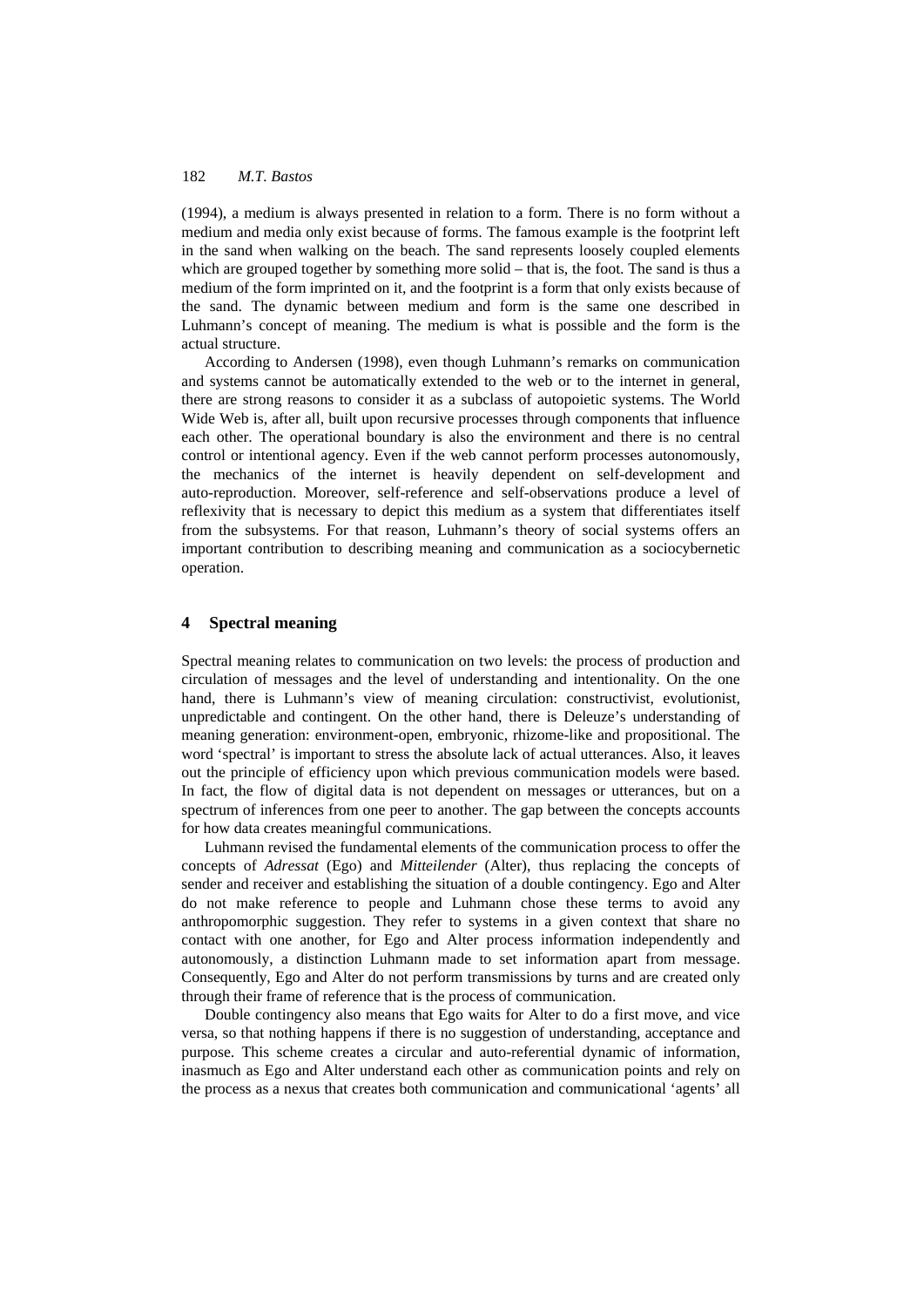#### *Digital notation and spectral meaning* 183

together. Luhmann describes this process as steady sequences of connections that binds one act of communication into the next and creates a dynamic for which communication stages are exterior to the very process of communication. From the point of view of understanding, acceptance or refusal of messages corresponds to the difference between information and message towards the reduction of complexity.

The concept describes the inner operations of meaning towards the environment. As an open horizon of possibilities, meaning provides a connection between system and environment that does not assume the world as a central or sole point of reference (Izuzquiza, 1990). Instead, it allows for the selection and actualisation of psychic and social systems towards a decentralised complexity. Luhmann also argued that meaning and the continuous reproduction of systems are the same process. The auto referential reproduction of the system evaluates the possibilities of establishing connections and assigning meaning to raw information. This constant movement of the system is what Luhmann understands as communication, which operates both at the social system level (as communication) and at the psychic system level (as consciousness). Therefore, the concept of meaning refers to an internal operation of the system that lacks crossover properties and cannot account for the coupling of terms traditionally associated with meaning-making.

Deleuze (1967) on the other hand, offers an understanding of meaning that relates propositions and messages as a global process of meaning-making. Meaning is not an entity, but rather an effect of the relationship between a proposition and the world – or information and environment in Luhmannian terms. In contrast to the autopoietic view presented by Luhmann, Deleuze presents a rhizome-based concept in which the minimal units are not words or signs, but couplings; that is, the moment when an expression makes sense and renders a meaningful statement. To put it another way, expressions are the outcome of couplings and the coupling of words expresses meaning. While meaning according to Luhmann depicts a sequential network, meaning for Deleuze is a surface of upcoming events. Therefore, the hypothesis of spectral meaning is an outcome of Deleuzian and Luhmannian theories assembled together. It offers a view over meaning that is not necessarily based upon semantic and hermeneutic interpretation of words and phrases.

According to Bogue (1989), Deleuze calls diagram the association between non-linguistic substance and the thought that forms language and propositional meaning. The diagram comes back again in social meaning processing. In this latter stage, the linguistic content is rearranged and reorganised as an abstract surface where meaning is to be produced. At this moment the diagram between corporeal and incorporeal series takes place again and linguistic codes are used to generate communication events from raw information. This diagram is thus a linking attribute that associates propositional with social meaning and information with social communication. The same meaning mechanics were also addressed by Boulding (1956), who argued that the meaning of a message is the change produced in the image of communication. In other words, the meaning of a message is a global change in the effect of the message. In this paper, we describe this process in digital media as a clustering of meaningful chunks of data.

The networking clustering of data, or simply netclustering, is accordingly a particular method of tagging and routing incoming data transfers. Similarly to the serial distribution and transference of data, it integrates a model of filtering information that creates opportunities for random data to become a trending topic or to go viral. In contrast to the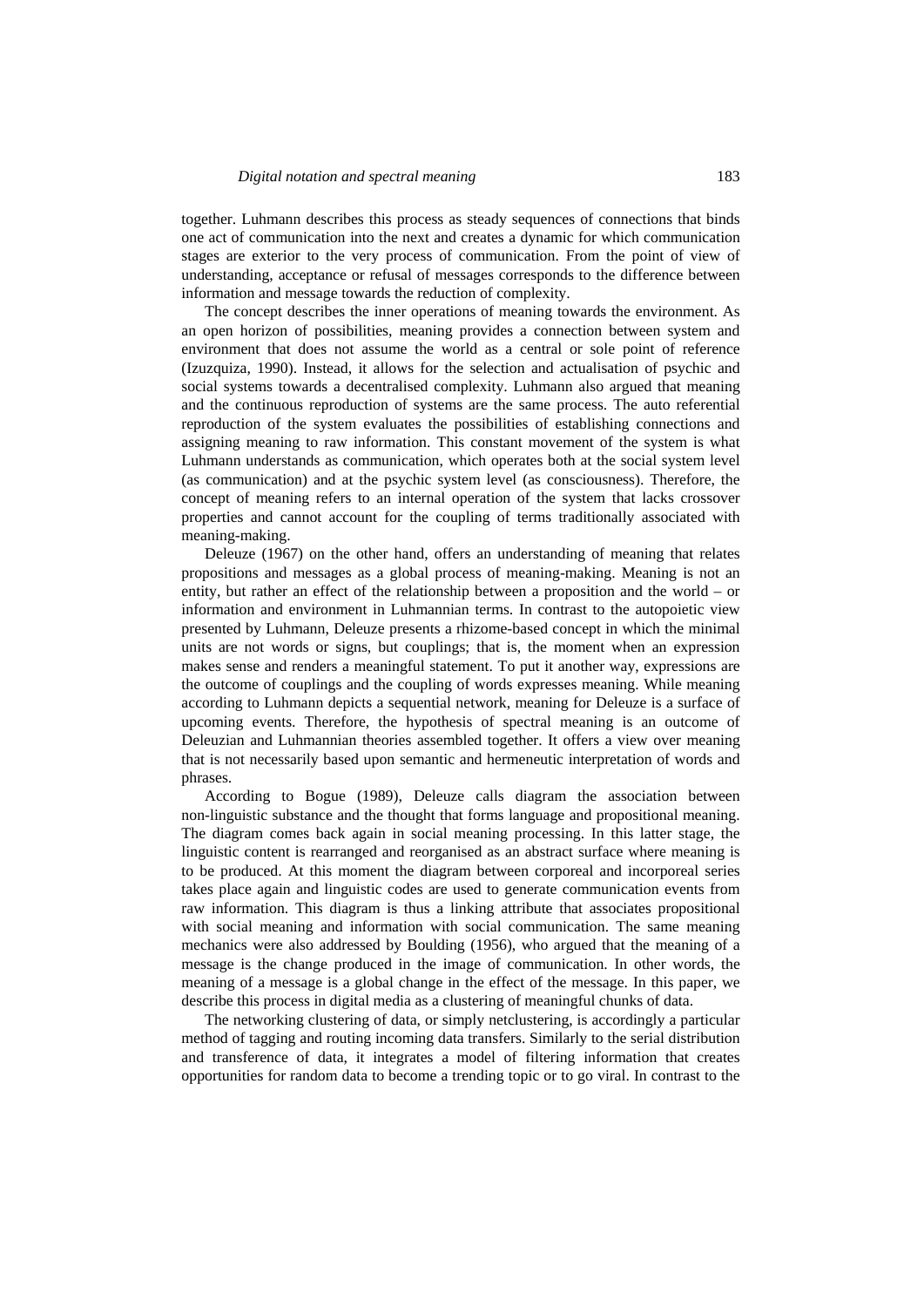world of news organisations and universities, in which fact-checking or deep analysis prevails, netclustering nourishes a continuous echo through the system. When news breaks in the blogosphere, it flows like in the telephone game so that in each retelling made by peers the facts go further afield from where they started. Netclustering is a process that every peer is not only capable of, but is also entitled to, and its image can help understanding the link between meaning and messages that is not described in Luhmann's theory.

The term netclustering is supposed to contrast with the idea of crowdsourcing, a term coined by Howe (2006) to target a particular distributed problem-solving and production model. If crowdsourcing suggests the broadcasting of problems to an unknown group of solvers in the form of an open call for solutions, netclustering suggests the temporary gathering of online users to pass on information. Netclustering suggests both a group of elements gathered together and a disperse amount of similar things to be brought together, assembled together, and finally clustered together. To put it another way, at the same time systems are working in an operationally closed way, the process of meaning-making is open to the environment.

Netclustering is consequently a process that is paradoxically both closed and opened to the systems. The general idea is fairly similar to the concept of communication presented in media studies literature and to the concept of meaning presented in Luhmann's work. A cluster is open to the environment because its processing is coordinated by the environment and the system autopoiesis closure*.* In Luhmannian terms, it consists of interpenetrations between the systems-closed dynamics and the environment-opening chaos. Netclustering temporarily groups the system to the environment, and because of that, meaning is processed according to the system selections but oriented towards the inputs from the environment. The process of netclustering also reproduces what Luhmann described as a double contingence, seeing that the clusters can be addressed only during the very process of communication.

## **5 Digital notation**

The internet was first defined as a network of networks operating under the Transmission Control Protocol/Internet Protocol (TCP/IP) by the Federal Networking Council and the RFC 2026 of the Internet Engineering Taskforce (IETF). The most radical outcome of internet, in comparison to previous business models, was to put an end to the audience as a thermometer for media economics. The concept of audience ceased to provide meaningful feedback given the lack of a clear public opinion or a physical commons. Instead, users were positioned to feed a matrix of digital media with instantaneous connections between nodes that pass information forward and disappear afterwards. Nodes are always given in this temporary settling: they pop out, and the general design of a node prevents any subjectivity-oriented hermeneutics. A node is, after all, a knot whose existence depends on a multitude of nodes within a network.

But the inner structure of the internet dates back to December 1969, when a group of researchers sent via the newly operational ARPANET a draft of network protocol standards called request for comments (RFC). The first RFC was called 'host software' and it established a less formal written style that has since then become typical of internet draft documents. These memorandums described methods and feasible innovations regarding the rules by which computers exchange information. After a period of few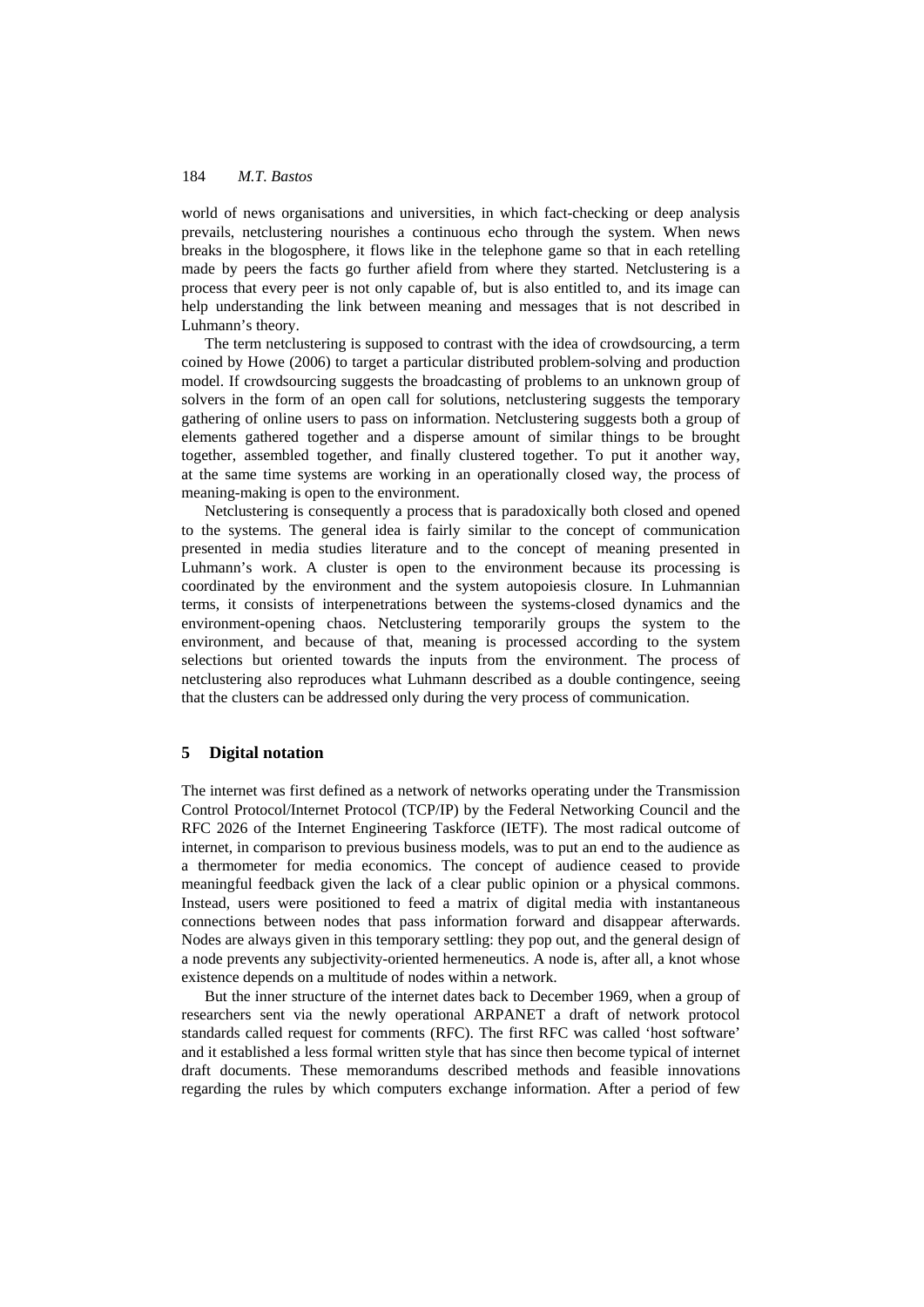years, these guidelines were applied to the internet and internet-connected systems at large. What is interesting about the RFCs is that they do not address anything related to the content distributed by internet, only to the standards by which the internet works. This is interesting because although there is no mention to content across the RFCs, they became an underlying principle of the internet regarding the organisation of data. This underlying principle shares strong resemblance to the communication process depicted by Luhmann, as the content of the message and the process of communication are independent processes altogether.

Each RFC, for instance, was assigned a unique serial number by an RFC Editor. Once this number was published, it could never be rescinded or modified. The subsequent versions were published as a revised document in such a way that one RFC supersedes the other (they become deprecated or obsolete). The serialised RFCs dispose a continuous historical record of the evolution of internet standards and practices. A similar system of RFC was established by Wikipedia in the early years of 2001 as an informal process for requesting outside input about article content, particularly in regard to dispute resolution or user conduct in view of Wikipedia policies and guidelines. Because of that, any article on Wikipedia has a continuous record available to the public on the tab 'history', a feature very similar to the serialisation of the RFCs that deliberated about communication between computers.

The serialised and overlapping RFCs are to a certain extent analogous to the process of meaning-making described by Luhmann (1998) and the image of an endless input of new elements. New elements are necessary because storage is limited and the systems need to constantly renew the amount of selected elements. For both systems the loss of data and the input of new elements is a condition for subsistence and existence. To put it simply, without the continuous loss of elements the system would continuously accumulate data and eventually risk the internal order. Luhmann (1998) also understands that meaning is associated with instability in the selection of elements. Dynamic systems operate in view of this instability and the continuous flow of new inputs, so that the centre of meaningful experiences is not stationary but rather regularly altered. This process is useful for describing communication and meaning-making in the internet as an autonomous system that reproduces itself. After all, meaning is what connects system selections and links internet messages, so that the connection between one input of information introduced by a medium and the reverberation provided by another medium is similar to the Luhmannian concept of meaning.

As a result, information transmitted over the internet only generates meaning in as much as one node passes it to another in a chain of multiple and steady interactions. This chain of serialised interactions is both what allows information to travel between nodes and what creates a horizon of meaning. It is somehow like a dialogue in which one phrase relies on the previous phrase in order to give continuity to the conversation. This general regulation of selections implies, firstly, that meaning is not given in the act of understanding; secondly, that the process of communication is detached from any direct-action based on bilateral and at-hand participants; and thirdly, that interactions are shaped as a sequence of links between themes that builds a memory without any action of agents. This molecular sequence of communications is possible because technology gives form to the unshaped medium of nodes/users. These nodes comprise an unstructured gathering of individuals and can be grouped around a number of configurations or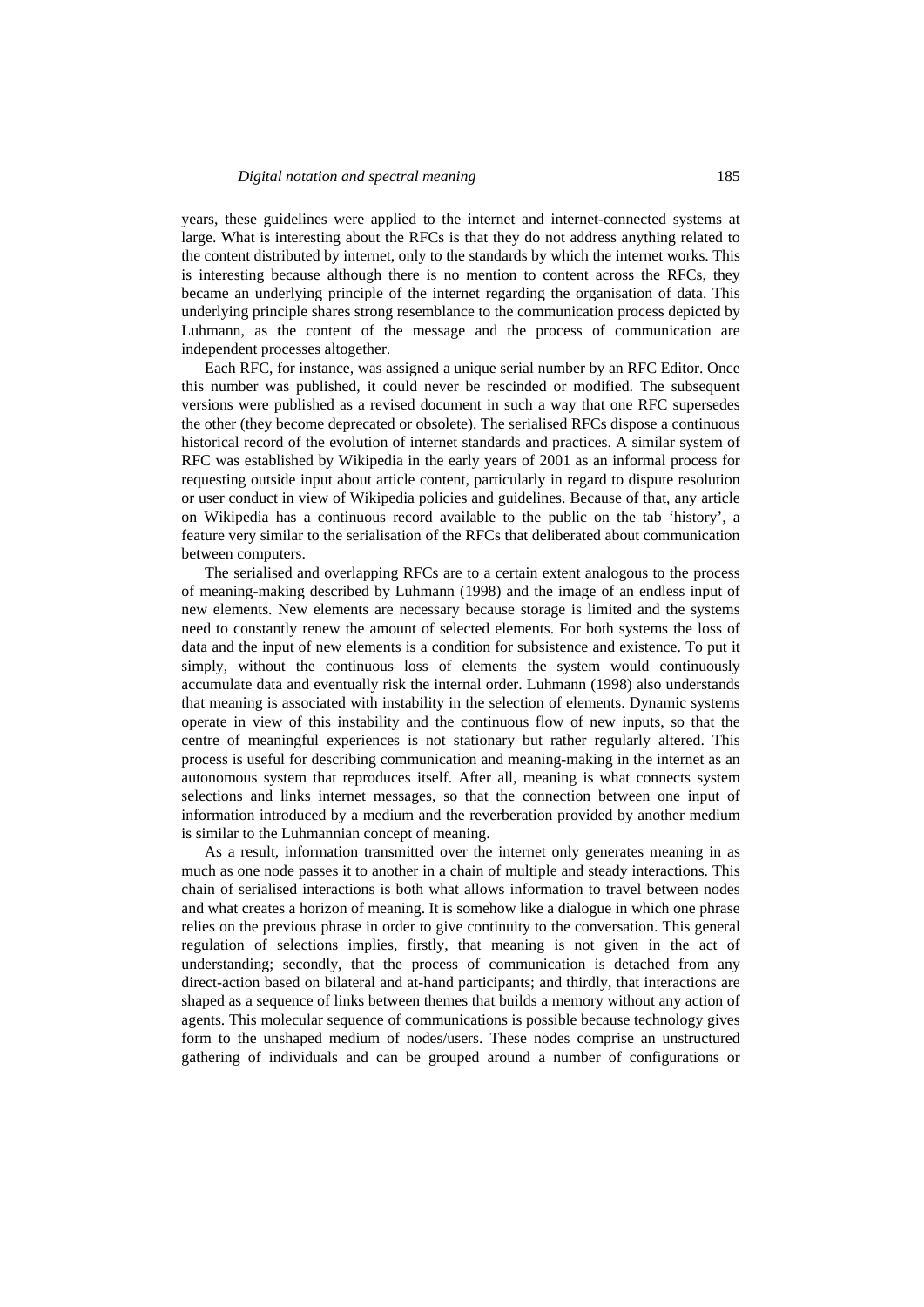arrangements, such as comment boxes in blogs, Twitter hash tags and other temporary gatherings that might as well soon cease to exist.

It is easy to exemplify this dynamics. After a TV network broadcasts a major event, news websites follow the reporting and add information. Regardless of its digital or printed format, media companies work out an arrangement that makes the system grow inevitably bigger by the time other sources join the reporting, consequently enlarging the mediascape. This progression of adding another medium to the system in order to broadly spread the information resembles an example that Luhmann used to describe something external to agents and observations. In a given classroom there is a teacher and his or her students. Beyond that, there is the interaction between teacher and students and this very interaction observes both parties (Luhmann, 1995). The interaction senses the imminent system to come and promptly starts projecting possible meanings.

### **6 Digital notation and spectral meaning**

The framework based on clustering of meanings depicts a notation system that is at odds with the forms associated with emission and broadcasting. The press is still an important player and a newsroom may begin to process news information any time based upon an alert that initiates the process of newsmaking. From the system's point of view, an alert is sent out every time a journalist or a news editor stumbles upon a breaking story. The broadcasting notation system changed what was previously a unidirectional procedure based on phone calls to a heterogeneous matrix of media working together. But now the same alert can be sent via mobile phones, smart phones or any handheld device. It might be sent by SMS text or by e-mail, news updates or even as a tweet or RSS feed, thus instantly notifying the recipients.

Lewin (1947) first used the term gatekeeping to describe the wife as a person who decides which foods end up on the family's dinner table. The gatekeeper was consequently the person who decides what should pass through each gate section, of which there are several in any process. Later on, White (1964) would seize upon Lewin's comments and relate them to journalism, thus describing the decisions that determine which information will go forward and which will not. Gatekeepers were responsible for choosing which inputs were eligible to enter the information system, and by doing that they controlled the flow of reported events based on principles of news values.

Gatekeeping still occurs at all levels of media structure, only now it has been enlarged to incorporate a multitude of senders and receivers – or Alter and Ego according to Luhmann's terminology. The function of gatekeeping, which the traditional media previously performed alone, has been promptly redesigned to embody a multitude of sources. Users have since then taken part in the story and redesigned the process through which ideas and information were filtered for publication. What was before an internal decision-making process within newsrooms of relaying or withholding information to people is now a decentralised and dynamic process of following up on a story, with an updating structure that resembles the permanent imputing capacities of an e-mail thread or blog.

It is interesting to note that gatekeeping for computing sciences implies a different set of operations. A gatekeeper is a device that manages domains and provides call control, providing address information to terminals within the zone and to gatekeepers managing other zones. Gatekeepers control the gateways which, in telecommunications terms, are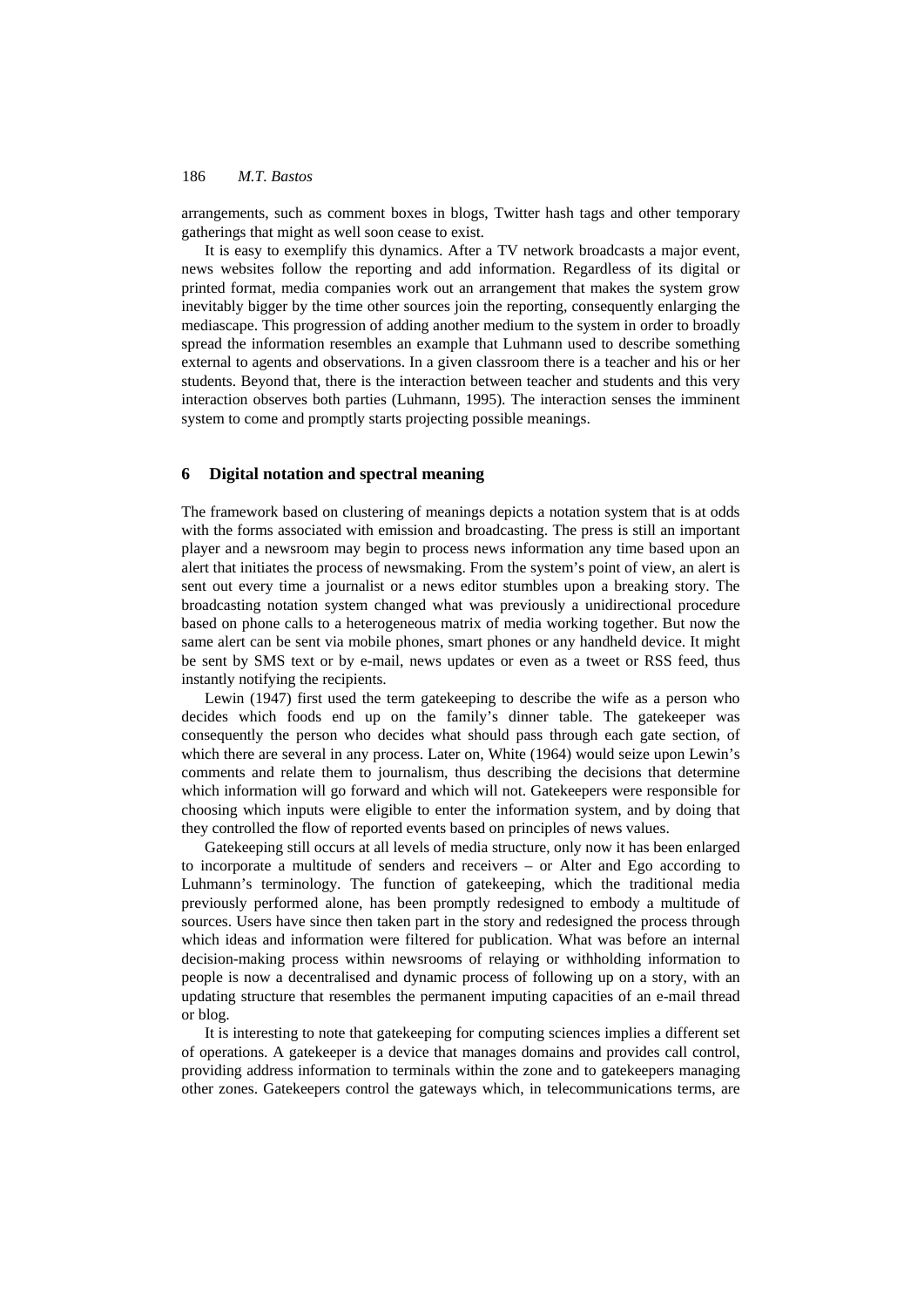the devices that interface two different zones and convey the actual information. The understanding of a gatekeeper, according to media theory, resembles otherwise what is usually depicted as a small network. As network scaling with gatekeepers grows to a medium or medium-large network, the gatekeepers fade away and turn into a variant of another gateway.

This particular clustering of electronic data could explain why the peers have no control over the serialisation of signals, or to say it another way, why the nodes re-tell the previous facts while also adding some more. This is because gatekeeper and gateway in digital media are roles performed by the same nodes, and a given peer cannot know the extent or the consequences of a given thread. This contingent feature of data interchange has deep impact on internet conversations because threads are not defined by its commencing, but rather by its flow. The result is that any simultaneous interactive interface looks like a cross-talk in looping effect; any given phrase is crossed-over by a multitude of messages in the screen. Not only the messages but also the contexts from which these messages come are frequently crossed-over.

The process of communication over the internet can thus be depicted as a sequence of messages that move across time while journalists are reporting to editors or users are stumbling upon a news story (viewing it on a mobile phone or writing about it on a blog). At the same time that the internal structures of news corporations are processing data through editorial decisions that determine whether a story is worth publishing or not, users are feeding the internet without any clear filter. Once the data reach the internet, they are equally ranked in regard to technical distribution within the mediascape. The data is continuously clustered throughout the system, thus providing a variety of meanings to different inputs regardless of its digital, printed or broadcasted form. TCP/IP protocol and hypertext structure provide links to a wide variety of documents and organisations, and their digital status allows a perfect integration among peers, so large in number that the separation between system and environment is not effective or operational.

As a result, a particular story can be linked to the source material of a company or government website. Later on, witnesses can directly join in the process and the story background might be fed by links to archives. Commentaries from observers add perspective into a growing accumulation of data. The press still plays a major role, but it is surrounded by peers and media devices that are not press themselves. The story turns into a living organism whose nurturing process is composed of several stages that continue after publication. Reporters, editors, witnesses, archives and commenters add different elements, and it is not always clear who is gatekeeping the final material. According to Shank (1993), the key feature of multilogue is that once a story is published on the internet, the author loses control of it. Control, subsequent comments and responses to the story are shaped as an independent process that no one owns and that rapidly slips away.

An internet viral is, after all, a snapshot of these molecular cycles. E-mail, Twitter, RSS updates or social networks allow users to drill down into the information of a particular story. This communication process turns the inverted pyramid – once the main model of news making – into a normal pyramid attached to an inverted pyramid. Users take part in the story and redesign the process through which ideas and information are filtered for publication. What was before an internal decision-making process by the media of relaying or withholding information to the masses is now a decentralised and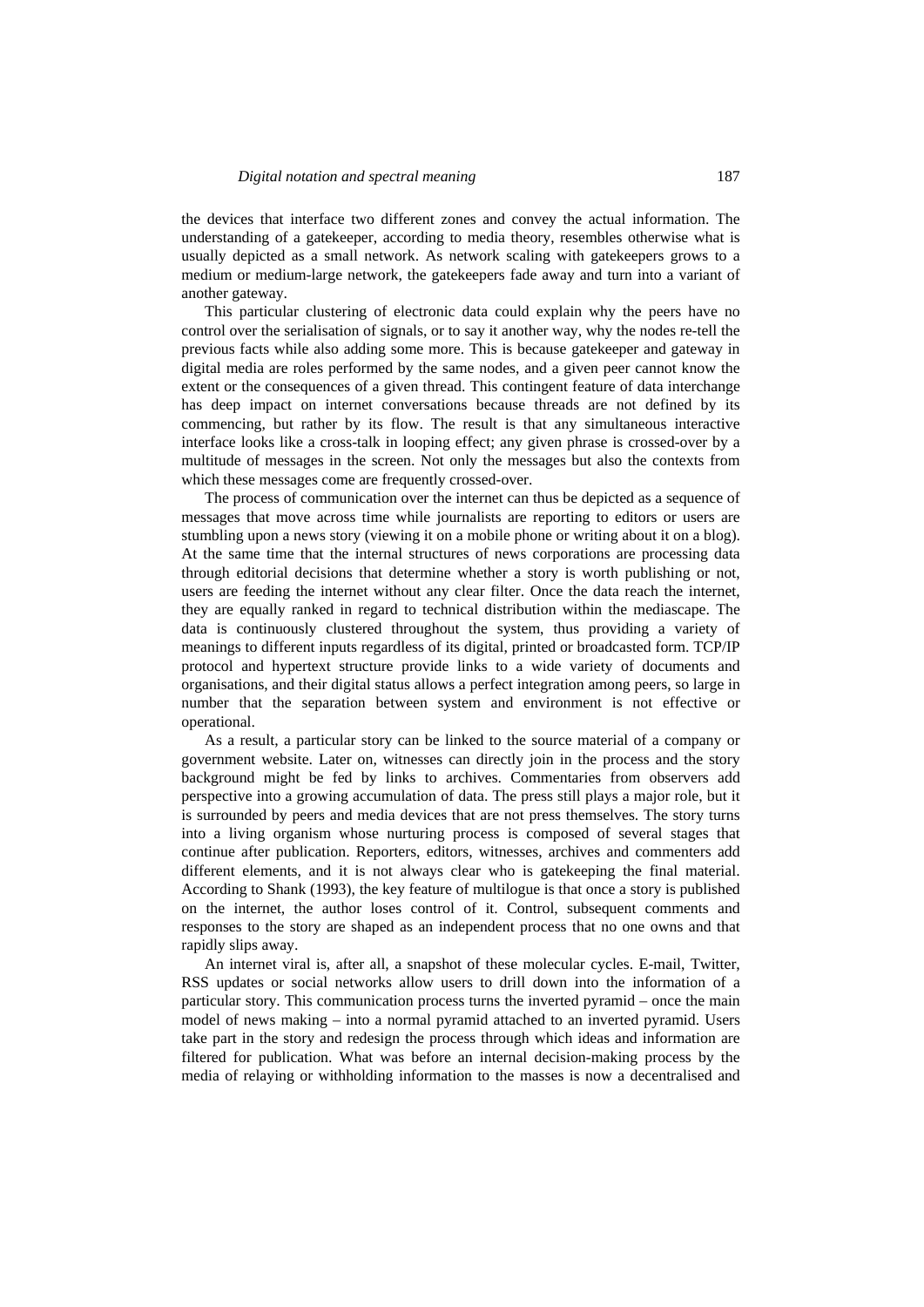dynamic process of following up on a story, with an updating structure that resembles the permanent imputing capacities of an e-mail thread or a web forum – models that bear a resemblance to the RFC standards. This illustrates the iterative process of new media as a story that is forever unfinished and that can always be updated.

This general description of the Internet Protocol (TCP/IP) shares a resemblance to the central problem discussed by Luhmann (1999) that consists of establishing the differences between psychic and social systems. For Luhmann, both systems operate on the basis of meaningful self-reference reproduction, and because of that psychic systems must reproduce consciousness through consciousness as a consequence of self-reference. To say it another way, psychic systems must be able to exchange information without sharing any 'consciousness'. This suggests the image of a thought producing the next thought in a chain of events that are consistent with founding principle of autopoiesis as depicted by Luhmann. Although it is a thought that produces the next, they are closed inwards and cannot reflect what they are not and cannot see what they do not see. Each thought distinguishes itself from previous thoughts and is only linked to other thoughts by the sequential operation that produces them.

There is no mechanical transmission of information, but a double contingency in which every node is a selection both within itself and in relation to the others, as well as being an object to itself and to the others. This Luhmannian insight allows for a description of the nodes as the elements that account for the realisation of potential communications given within a horizon of meaning. That is, the nodes work between the projected value of potential connections and the actual value of active connections between nodes. Finally, this distinctive serialisation of nodes that connects different communications is what allows the fusion effect, that is, the gathering of different media, regardless of their digital or paper-based nature, to provide the internet with new and unpredictable contents.

#### **References**

- Andersen, P.B. (1998) 'WWW as self-organizing system', *I Cybernetics & Human Knowing*, Vol. 5, No. 2, pp.5–41.
- Baecker, D. (2004) *Wozu Soziologie?*, Kadmos Kulturverlag, Berlin.
- Baecker, D. (2005) *Computers and Meaning Creation* [online] http://journal.systemone.at/spaces/ journal (accessed 30 December 2005).
- Bogue, R. (1989) *Deleuze and Guattari*, Routledge, New York.
- Boulding, K. (1956) *The Image: Knowledge in Life and Society*, University of Michigan, Michigan.

Deleuze, G. (1967) *Logique du sens*, Minuit, Paris.

- Deleuze, G. and Guattari, F. (1987) *A Thousand Plateaus: Capitalism and Schizophrenia*, University of Minnesota, Minneapolis.
- Derrida, J. (1967) *L'écriture et la différence*, Éditions du Seuil, Paris.
- Derrida, J. (1993) *Spectres de Marx: l'état de la dette, le travail du deuil et la nouvelle Internationale*, Galilée, Paris.
- Futterknecht, F. (1987) *Mother's Mouth and Typewriter*, *Poetics Today*, Vol. 8, Nos. 3–4, pp.675–687.
- Howe, J. (2006) 'The rise of crowdsourcing', *Wired Magazine*, Vol. 14, No. 6, pp.1–4.
- Izuzquiza, I. (1990) *La sociedad sin hombres. Niklas Luhmann o la teoría como escándalo*. Anthropos, Barcelona.